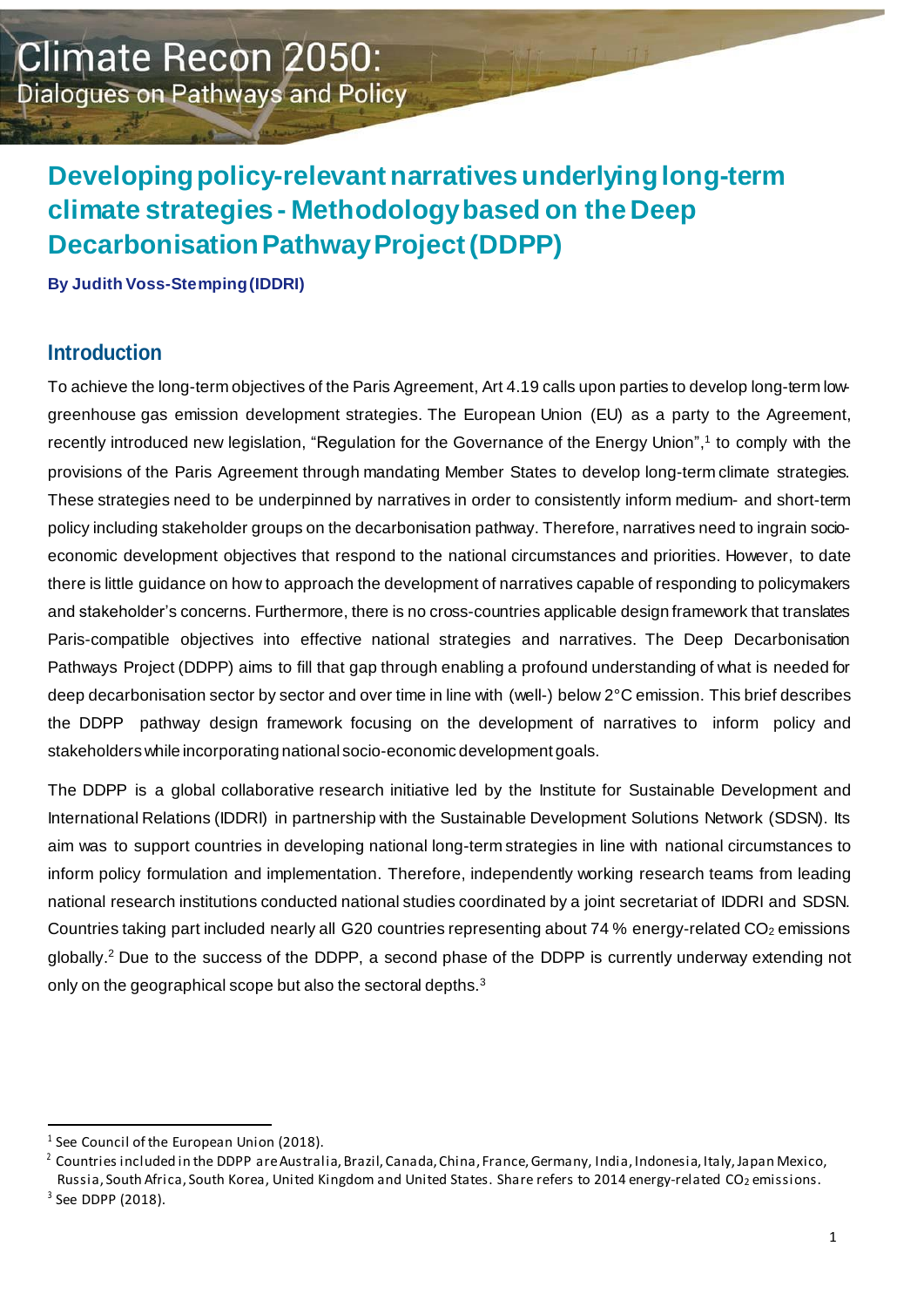# Development of policy-relevant narratives<sup>4</sup>

Based on the DDPP pathways design framework, the development of policy-relevant narratives follows a 3-step approach. First, key variables or indicators representing the national socio-economic development objectives are identified; these indicators form the draft qualitative storyline (figure 1, step 1). After quantifying the draft storylines into narrative scenarios (figure 1, step 2), the results from the quantification process are compiled in a common reporting template. The template summarizes the indicators including all emissions and abatement drivers sector by sector broken down to milestones over time. The purpose is to have a transparent and userfriendly illustration of each indicator defined before in order to inform effective policy design (figure 1, step 3). This process is described in more detail in the following.



Figure 1: The DDPP pathway design framework with the red frame indicating the focus on narrative development. Source: Waisman (2018).

#### 1. Identification of socio-economic low-emissions development storyline

The aim of this step is to draft a qualitative socio-economic low-emission development storyline or narrative to inform policymakers and peers on the policy relevance of individual pathways. Therefore, national non-climate objectives and priorities at the aggregate level referring to cross-sectoral policy objectives and at a more granular level referring to sectoral and sub-sectoral pathways need to be identified. Aggregate objectives could include

<sup>&</sup>lt;sup>4</sup> The following step-wise approach is based on yet unpublished material by Henri Waisman (IDDRI) referring to a Memo on the DDPPLAC reporting template, a study featuring the DDPP pathway design framework.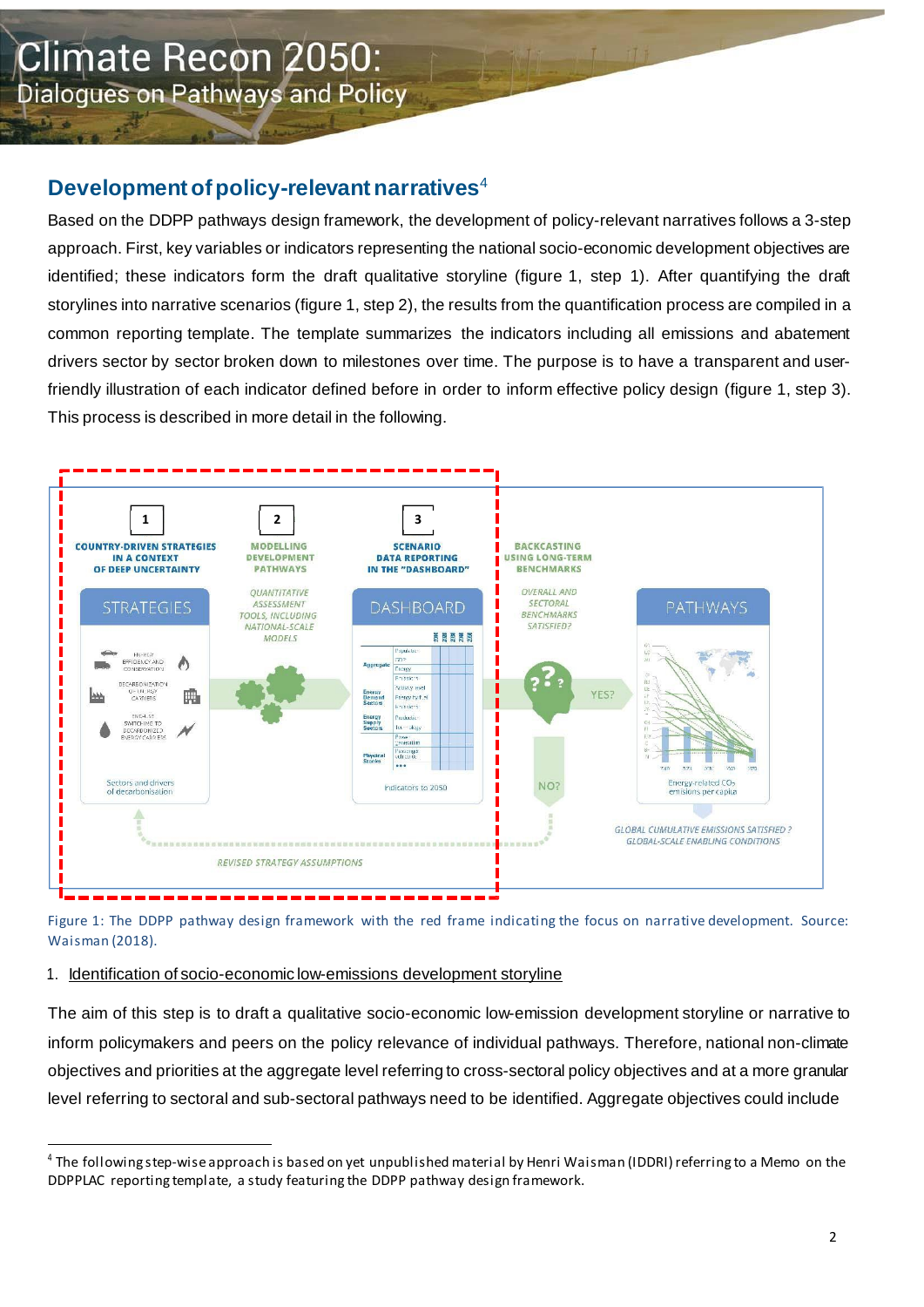economic growth, income inequality and access to services, on the disaggregate level sectoral strategies could refer to transport including the role of the shipping industry or railroad industry. Likewise, limitations, that may constrain the achievement of national goals, have to be identified. Examples could range from water and biomass availability to population and urbanization trends. The identified indicators serve as the frame for developing decarbonisation strategies incorporating national sensitivities.

Within the national objectives defined, the DDPP framework defines the following "pillars of decarbonisation", to describe the decarbonisation process.

- $\Box$  Energy conversion and energy efficiency
- $\Box$  Decarbonisation of energy carriers
- □ Switching of energy carriers<sup>5</sup>.

The resulting storyline qualitatively describes how the country develops and decarbonizes. It starts with a description of the evolution of pre-defined socio-economic development indicators under the pillars of decarbonisation and then describes the decarbonisation process over time. A storyline for the transport sector could be: "In the transport sector, improvement in frequency and reliability of electricity-powered intercity bus lines allows a lower growth in personal vehicles. Another example could be "in residential housing the renovation of the entire building stock complemented by the reduction of energy demand thanks to smart consumption technologies will significantly reduce household heating costs".

Importantly, stakeholders including policymakers are key to define national relevant indicators and therefore consultations and discussions need to be conducted from the very beginning and ideally expanding the entire narrative development process including iteration for adjustments. What's more, discussions with stakeholders of national objectives and priorities not only support the development of the national storylines but also help to create understanding and buy-in into the national decarbonisation strategy.

#### 2. Translation of narrative strategies into quantified scenarios

To develop quantified scenarios, national models play a key role. Models can translate narratives into quantified scenarios by assessing the country-relevant indicators such as physical sectoral emission intensities or socioeconomic metrics. The assessment needs to be as transparent as possible in order to inform and (re-)discuss with different stakeholder groups (including policy makers) for example in case the national decarbonisation pathway needs to be adjusted when accounting for 1.5 °C-compatible trajectories.

<sup>&</sup>lt;sup>5</sup> Further pillars such as land use management and material efficiency are used in subsequent DDPP research initiatives.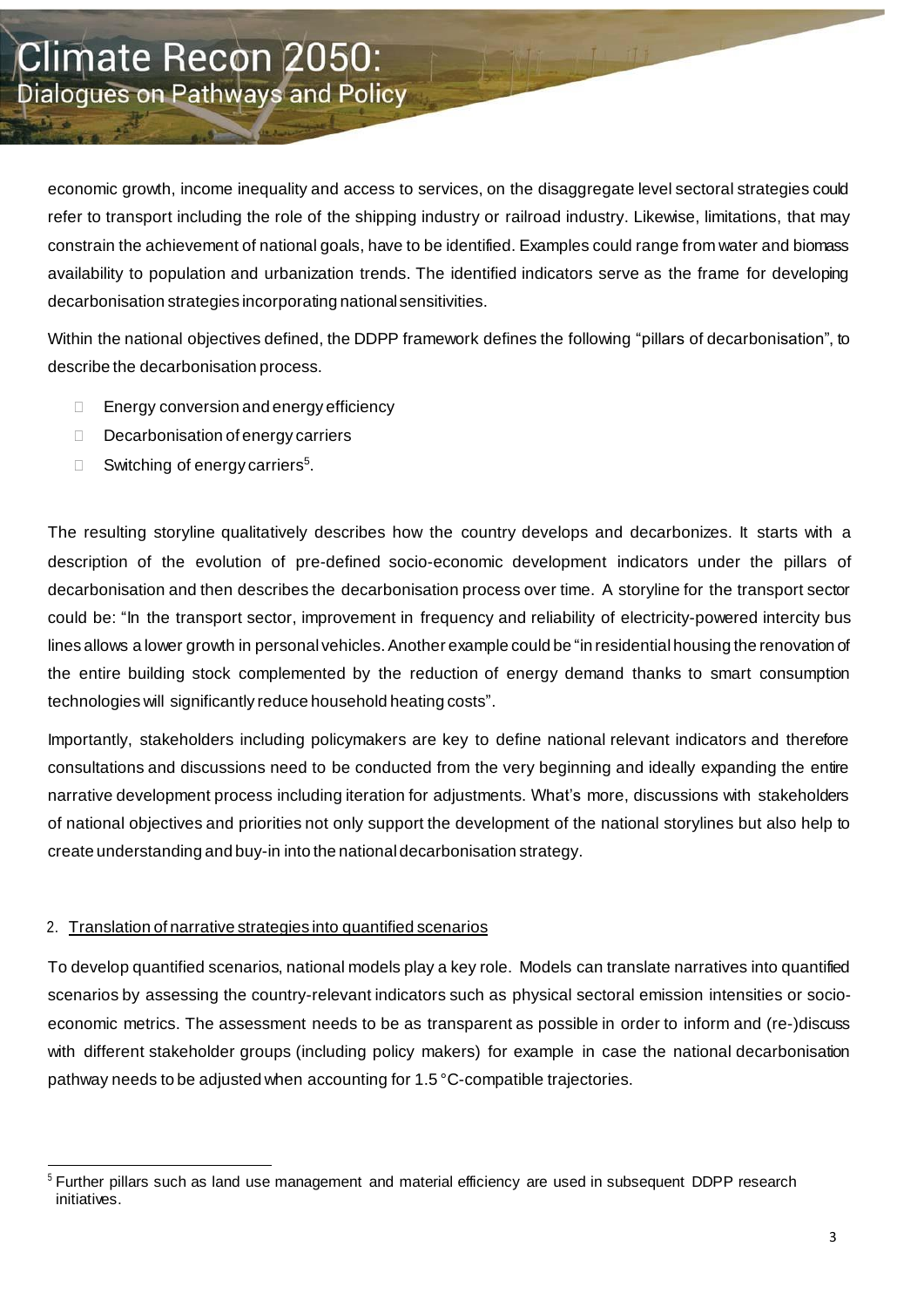Despite the legitimacy models provide for example with regard to sectoral coverage and feasibility of input variables, models may reach their limits when assessing the ex-ante identified indicators. Examples include real world constraints such as the inclusion of compensation schemes of stranded assets or taking into account implications of just transitions from a coal phase-out (re-training or early retirement programs). In that case, complementary information is required to provide the quantitative estimates. These can come from a variety of sources such as mining of studies, reaching out to think tanks, research institutions or other available expertise including business associations or individualexperts.

#### 3. Scenario data reporting in the "dashboard" (common reporting template)

Model outputs and information from alternative sources as described above may vary greatly depending on the focus and level of granularity of the information, which can lead to stakeholder confusion and constrain policy design. For an effective communication of narrative scenarios to policy makers and peers, a common reporting template (dashboard) was developed as part of the DDPP. <sup>6</sup> Results from the quantification process of the narrative scenarios need to be separately reported into the common reporting templates.

The reporting template lists several variables (including their units) for different years (2020, 2030, 2040 and 2050). These include the countries' emission and abatement drivers and discloses information on the country's main determinants of decarbonisation characterizing the sectoral and sub-sectoral transformation at a sufficient level of granularity and technical transparency (cp. figure 2). For example, for the sector of passenger transport, categories include cars, motorcycles, buses and rail broken down into activity level, fuel shares and  $CO<sub>2</sub>$  per entity and hence reveal information on the number of electric vehicles and charging stations needed to achieve the national decarbonisation objectives. Accounting for each economic sector at a sufficient level of detail, thus sheds light on the conditions and requirements needed for the national transformation including levels of investment needed, potential for economies of scale and learning rates as well as behavioral change.

Finally, the dashboard is designed to allow for a comparison of different national decarbonisation strategies, for cross-country comparisons and benchmarking. The high level of transparency on emissions and abatement drivers may not only inform national discussions but in addition, when aggregated at the global level, could serve as a key input into the recurring global stocktake of the Paris Agreement.<sup>7</sup>

 $6$  The dashboard is open-source and accessible via the DDPP website (see references).

 $7$  To achieve transnational comparisons in order to inform various discussions at international level, countries would need to consent sharing national dashboards.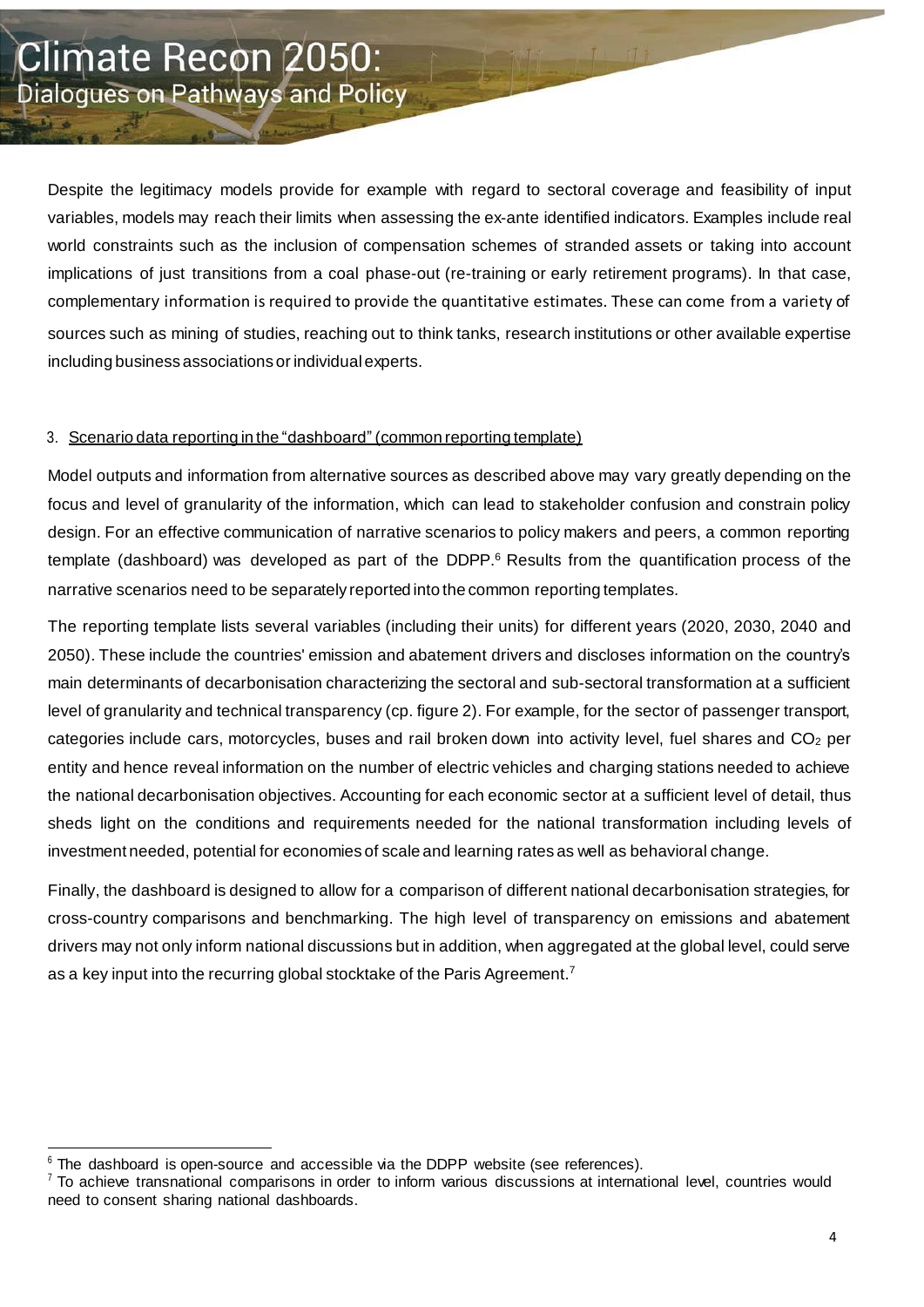# **Climate Recon 2050:**<br>Dialogues on Pathways and Policy

|                      | A | B                                                                          | $\mathsf{C}$ | D |                                    | E | F                           | G                 | H               |                          |
|----------------------|---|----------------------------------------------------------------------------|--------------|---|------------------------------------|---|-----------------------------|-------------------|-----------------|--------------------------|
| $\mathbf{1}$         |   | <b>Dashboard</b>                                                           |              |   |                                    |   |                             |                   |                 |                          |
| $\overline{c}$       |   |                                                                            |              |   |                                    |   |                             |                   |                 |                          |
| $\overline{3}$       |   | <b>Color Key:</b>                                                          |              |   |                                    |   | <b>Select Energy Units:</b> |                   | EJ              |                          |
| $\overline{4}$       |   | Inputs                                                                     |              |   |                                    |   |                             |                   |                 |                          |
| 5                    |   | Indicators                                                                 |              |   |                                    |   |                             |                   |                 |                          |
| $6\phantom{.}6$      |   |                                                                            |              |   |                                    |   |                             |                   |                 |                          |
| $\overline{7}$       |   |                                                                            |              |   |                                    |   |                             |                   |                 |                          |
| 8                    |   |                                                                            |              |   |                                    |   | 2010                        | 2020              | 2030            |                          |
| $\overline{9}$       |   | <b>Aggregate Inputs and Indicators</b>                                     |              |   |                                    |   |                             |                   |                 |                          |
| 10                   |   | <b>Aggregate Inputs</b>                                                    |              |   |                                    |   |                             |                   |                 |                          |
| 11                   |   | Population                                                                 |              |   | <b>Millions</b><br><b>Millions</b> |   | $\Omega$                    | $\Omega$          | $\Omega$        | #DIV                     |
| 12<br>13             |   | <b>Number of Households</b>                                                |              |   |                                    |   | #DIV/0!                     | #DIV/0!           | #DIV/0!         |                          |
| 14                   |   | GDP (real US\$)<br>Final energy consumption (FEC)                          |              |   | B\$<br>EJ.                         |   | \$1<br>$\Omega$             | \$1<br>$\Omega$   | \$1<br>$\Omega$ |                          |
| 15                   |   | <b>Total primary energy supply</b>                                         |              |   | EJ.                                |   | #DIV/0!                     | $\Omega$          | $\Omega$        |                          |
| 16                   |   | <b>Fuel combustion CO2 emissions</b>                                       |              |   | MtCO <sub>2</sub>                  |   | #DIV/0!                     | #DIV/0!           | #DIV/0!         | #DI                      |
| 17                   |   | Fuel combustion, fugitive, and industrial process CO2 emissions            |              |   | MtCO <sub>2</sub>                  |   | #DIV/0!                     | #DIV/0!           | #DIV/0!         | #DI\                     |
| 18                   |   | total GHG emissions (all s'ources)                                         |              |   | MtCO <sub>2e</sub>                 |   | #DIV/0!                     | ۳<br>۳<br>#DIV/0! | ۳<br>#DIV/0!    | #DIV                     |
| 19                   |   | <b>Aggregate Indicators</b>                                                |              |   |                                    |   |                             |                   |                 |                          |
| 20                   |   | <b>Energy intensity of GDP</b>                                             |              |   | TJ/M\$                             |   | 0,0                         | 0,0               | 0,0             |                          |
| 21                   |   | CO2 intensity of FEC                                                       |              |   | tCO <sub>2</sub> /TJ               |   | #DIV/0!                     | #DIV/0!           | #DIV/0!         | #DI\                     |
| 22                   |   | <b>Energy transformation efficiency</b>                                    |              |   | %                                  |   | #DIV/0!                     | #DIV/0!           | #DIV/0!         | #DI\                     |
| 23                   |   | Per Capita Aggregate Indicators                                            |              |   |                                    |   |                             |                   |                 |                          |
| 24                   |   | Per capita GDP                                                             |              |   | GDP/cap                            |   | #DIV/0!                     | #DIV/0!           | #DIV/0!         | #DI\                     |
| 25                   |   | Per capita FEC                                                             |              |   | TJ/cap                             |   | #DIV/0!                     | #DIV/0!           | #DIV/0!         | #DI\                     |
| 26                   |   | Per capita fuel combustion CO2 emissions                                   |              |   | tCO2/cap                           |   | #DIV/0!                     | #DIV/0!           | #DIV/0!         | #DI                      |
| 27                   |   | Per capita fuel combustion, fugitive, and industrial process CO2 emissions |              |   | tCO2/cap                           |   | #DIV/0!                     | #DIV/0!           | #DIV/0!         | #DI                      |
| 28                   |   | Per capita total GHG emissions (all sources)                               |              |   | tCO2/cap                           |   | #DIV/0!                     | #DIV/0!           | #DIV/0!         | #DI                      |
| 29                   |   |                                                                            |              |   |                                    |   |                             |                   |                 |                          |
| 30                   |   | <b>Aggregate Electricity Inputs</b>                                        |              |   |                                    |   |                             |                   |                 |                          |
| 31                   |   | <b>Electricity generation</b>                                              |              |   | <b>TWh</b>                         |   | #DIV/0!                     | $\mathbf{0}$      | $\mathbf{0}$    |                          |
| 32                   |   | <b>Electricity consumption</b>                                             |              |   | <b>TWh</b>                         |   | #DIV/0!                     | $\Omega$          | $\Omega$        |                          |
| 33                   |   | <b>Electricity CO2 emissions</b>                                           |              |   | MtCO <sub>2</sub>                  |   | #DIV/0!                     | #DIV/0!           | #DIV/0!         | #DI\                     |
| 34                   |   | <b>Aggregate Electricity Indicators</b>                                    |              |   |                                    |   |                             |                   |                 |                          |
| 35                   |   | <b>Electricity consumption % FEC</b>                                       |              |   | %                                  |   | #DIV/0!                     | #DIV/0!           | #DIV/0!         | #DI\                     |
| 36                   |   | Average net CO2 emission factor<br>Calculator Outputs<br><b>Dashboard</b>  |              |   | kgCO2/kWh generated                |   | #DIV/0!                     | #DIV/0!           | #DIV/0!         | #DI\                     |
| $\blacktriangleleft$ |   | Mitigation Case Calculations<br>$\bigoplus$<br>                            |              |   | $\vert \vert$                      |   |                             |                   |                 | $\overline{\phantom{a}}$ |

Figure 2 : Excerpt of a DDPP-dashboard - Source: DDPP